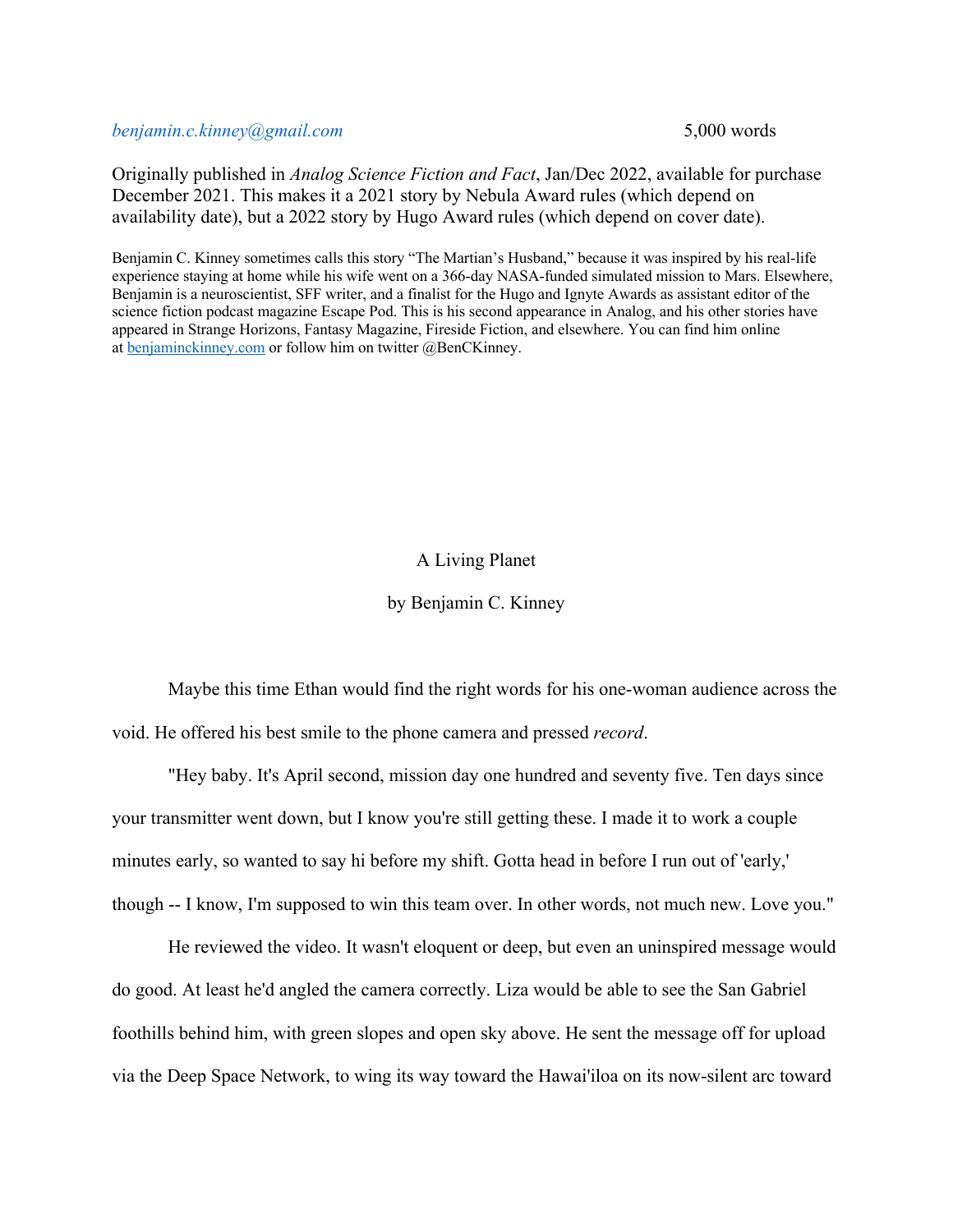Mars.

Nobody on Earth could say for certain whether the Hawai'iloa's crew was receiving messages. But the Deep Space Network would resend them if it needed to. He'd gone camping once after Liza's mission started, and she'd still sent him video letters every day, a stack of messages awaiting his return.

He rinsed his face in the bathroom until no trace of salt remained beneath his eyes, and then hustled through the Jet Propulsion Laboratory's air conditioned halls. Hawai'iloa's ground control was half a world away, and he needed to focus on nearer space. In the RESCOOP mission control room, four workstations faced each other atop a single round table, huddled like travelers around the firepit of an open-plan office.

DeAndre raised a hand in silent greeting, and continued a quiet discussion with Ace. "...could just be a radar hiccup. But I'll keep an eye on it."

The callsign Ace came with the Real-Time Operations desk, the mission manager and final point of communication with the spacecraft. Ethan had tried calling her "Ace" full-time as a joke, but she turned out to prefer it over Carmen. Ethan tried to think of that as progress toward winning her approval.

Ace flicked a glare toward Ethan, without breaking stride on her conversation with DeAndre.

Ethan settled in at the Articulation workstation. If Ace didn't want him around, he'd roll with it. He dug out a sharpie and Post-it, sketched a cartoon button, and anointed the top of his screen with *TRACTOR BEAM: REVERSE POLARITY.*

He spun through the Articulation subsystems for status reports. Green lights on all control panels: manipulation arm, capture systems, storage pods. But under those green lights, the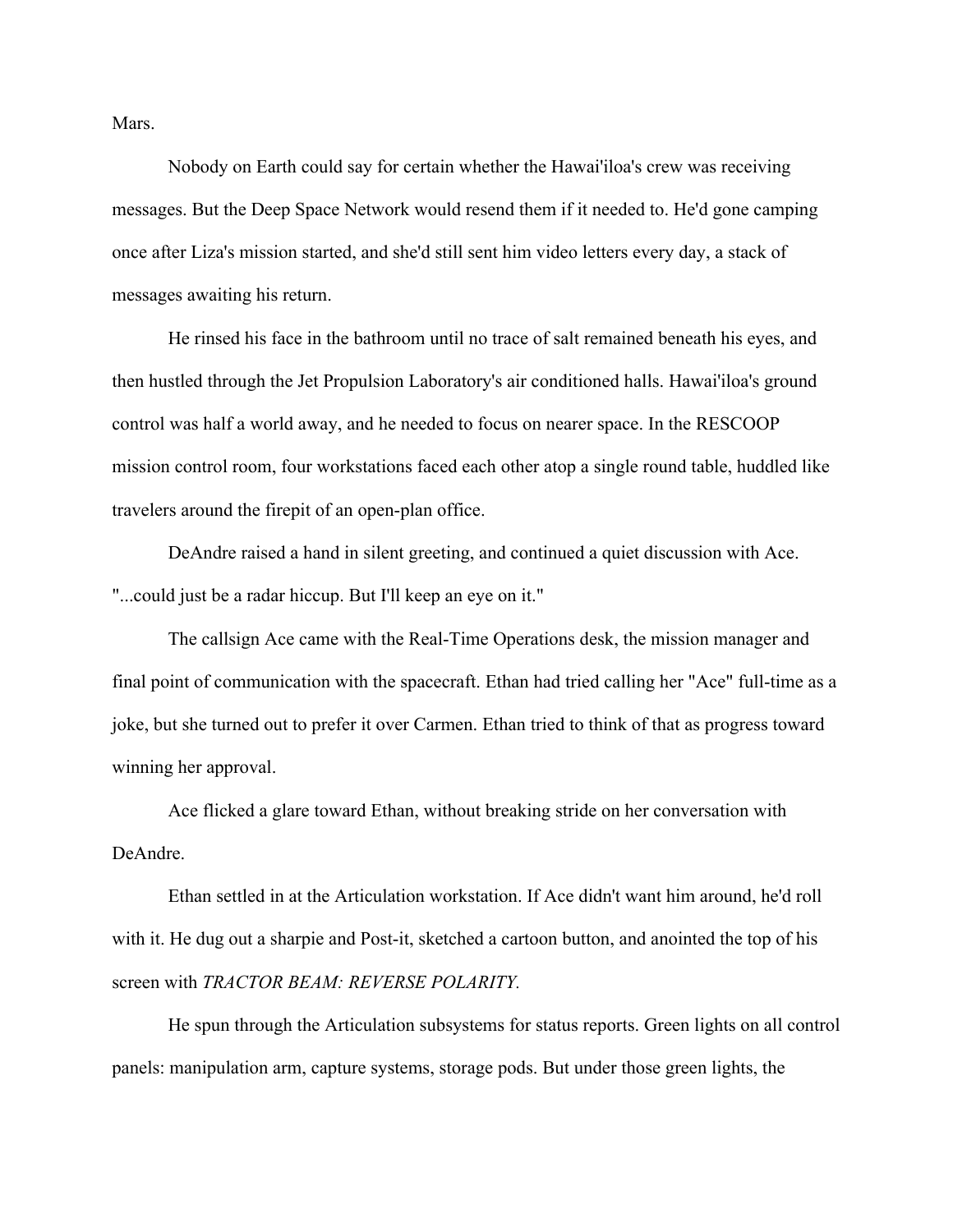storage pods reported a few borderline numbers. Minor load imbalance, still well within safety thresholds. Ethan tweaked some prewritten programs for the manipulation arm and set about repacking the pod. The previous Articulation controller might never know, but Ethan would make their work look elegant.

A scribbling sound drew his attention. Bituin had snuck in to the fourth desk at Power/Thermal and and stuck a Post-It to the top of their screen, with a button marked *EJECT WARP CORE*.

Ace groaned. "Don't encourage him."

DeAndre snickered. "How about we encourage him to take art classes?" He peered around the edge of his screen at the Guidance, Navigation, and Control desk. "Ethan, you keeping your spirits up?"

"Gotta keep myself entertained while the wife's traveling. A little radio trouble doesn't change anything."

Ace put on her glasses. "Maybe work isn't the place for entertainment? If you need a break, file a leave request. I'll approve it. Three months is a long time."

"Thanks, Ace," Ethan snapped. "I know how long three months is."

He winced. Maybe Ace was trying to be kind, rather than needling him. Three months, though. He'd tried not to count. Ninety-four days until the Hawai'iloa reached Mars. Orbital insertion would confirm that it'd only ever had a transmitter problem, nothing worse.

*When* it entered Mars orbit safely, not *if*.

Until then, he'd keep doing what Liza had asked of him: live his life. Be the sturdy rock of home, the planet's solid ground awaiting her return.

Liza had also asked him to make friends, to win people over. He tried to catch Ace's eye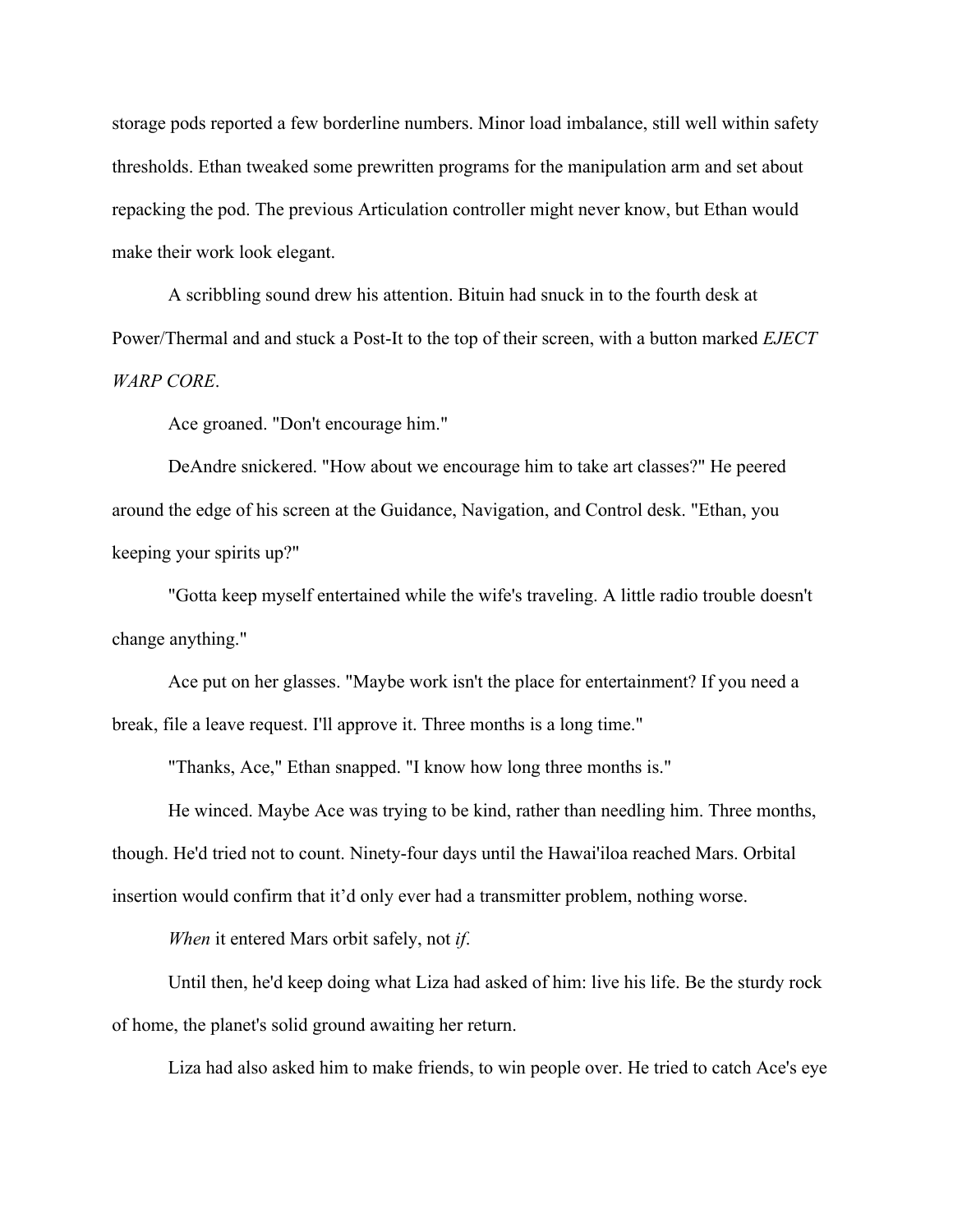over his monitor, but she was buried in her work, fingers striking her screen with the tempo of sublimated anger.

Inevitable. If he was going to butt heads with one person on his team, it had to be his supervisor.

If he messed up this job, he had plenty further to fall. His wife made him too famous to fire, but NASA could silo him again, this time to a spacecraft where Articulation had nothing to do but reposition solar panels. RESCOOP was a better posting than he'd earned after NASA dissolved his last team.

He deserved the siloing. At first he'd raged at getting thrown under the bus, but Liza talked him down. Asynchronous conversation was good for that. You couldn't react, so you had no choice but to think and digest.

He'd brought it on himself. Not with technical errors, but with social ones. His bosses had encouraged him to take part in the government-approved Hawai'iloa hype, so he dove into the spotlight. But he'd never asked his coworkers how they felt, never noticed their growing resentment.

In his new silo at RESCOOP, he'd made a promise to Liza and himself: to wield his jokes for inclusion, not mockery.

Ethan pulled up a text editor and started working on the code for their next capture. In a few hours, RESCOOP would need to snag another broken cubesat. The flimsy ten-centimeter cubesats barely lasted a year, so they gave RESCOOP most of its work. In another day or two he'd get to parachute a storage pod full of them back to Earth for refurbishment.

Programming was short-term, structured, solvable. Time passed quickly in a task like that. You could handle anything, one step at a time.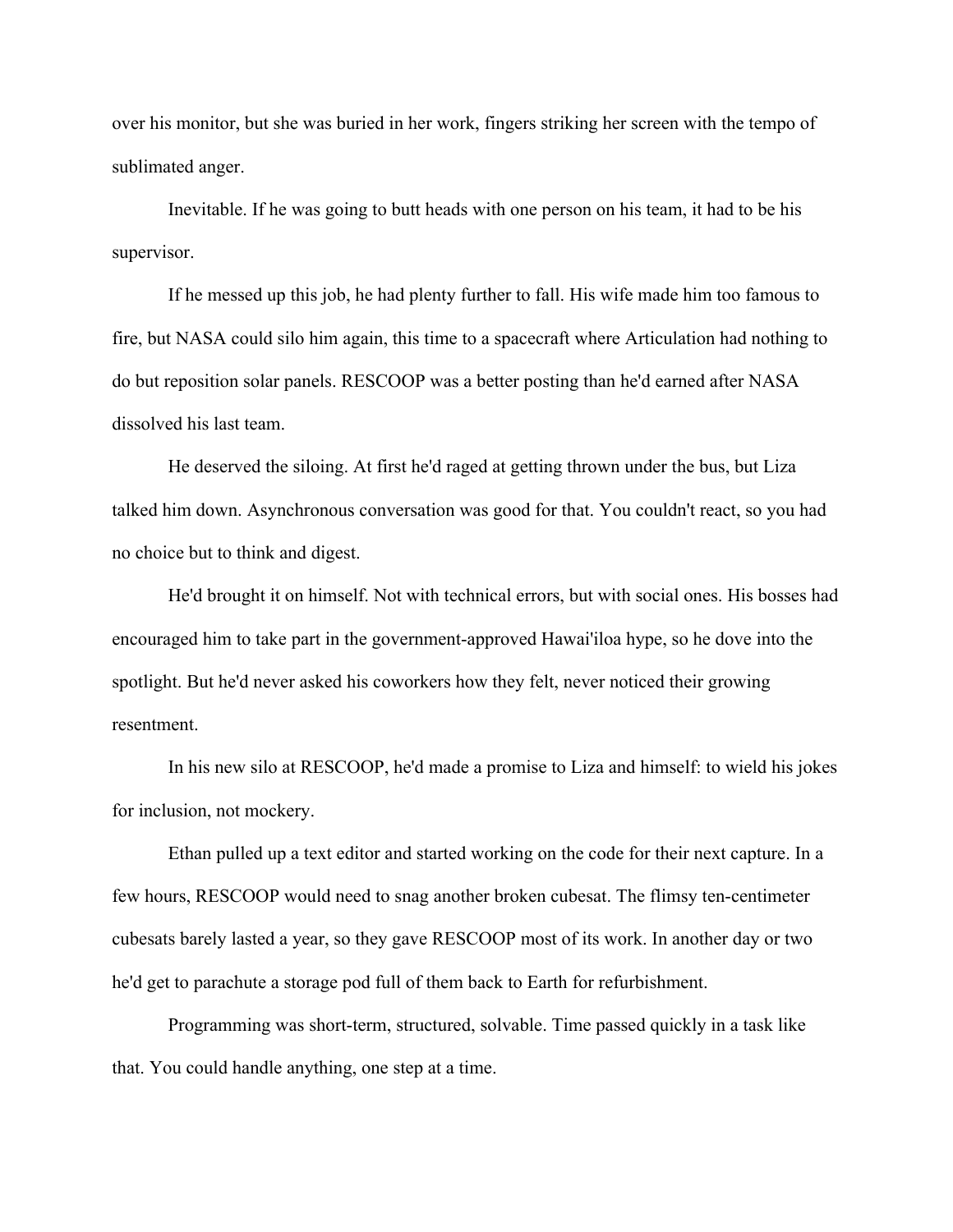"Hey, Ace?" DeAndre's usually-deep voice rose into a squeak. "The Space Surveillance Network is confirming that anomaly. Can you call Vandenburg?"

She tapped open the approved secure-call app. RESCOOP wasn't military, but it depended entirely on Strategic Command and its willingness to share Space Surveillance Network data.

Ethan closed his text editor. "Get us close, I've got an itchy gripper over here."

"You'll need it, grabby-hands. Too big for a cubesat." DeAndre's gaze flicked across his

screen. "It's in a stable orbit. Why isn't it in the Stratcom database?"

Ethan dug out his phone and refreshed a news search. "No recent launches."

Ace held a hand over one ear and said into her phone, "Could you repeat that, Colonel?"

"Hold on." DeAndre's voice shook. "I'm seeing a second radar anomaly."

The room fell silent. Ethan scribbled out a new button, and pressed his finger against

## *HAILING FREQUENCIES*.

Ace set down her phone. "Please turn off your cell phones, everyone. Stratcom is on their way to brief us. Until then, no communications with anyone outside this room."

Bituin ran a hand over their buzzed-short hair, and gave Ace a quizzical look.

Ace ticked off the possibilities on her fingers. "No known origin. No plausible launch trajectory from Earth. Not from any of the orbital factories." She took her glasses off, turned them over in her hands, and put them back on. "Unidentified flying object."

A giggle slipped from Ethan's lips. He clasped a hand over his mouth, and DeAndre gave him a puzzled stare. "You all right, man?"

"I need a t-shirt." He lowered his hand, despite the laughter trying to crowd its way up his throat. "It's going to say, *My wife went to Mars and all I got was this lousy alien spacecraft*."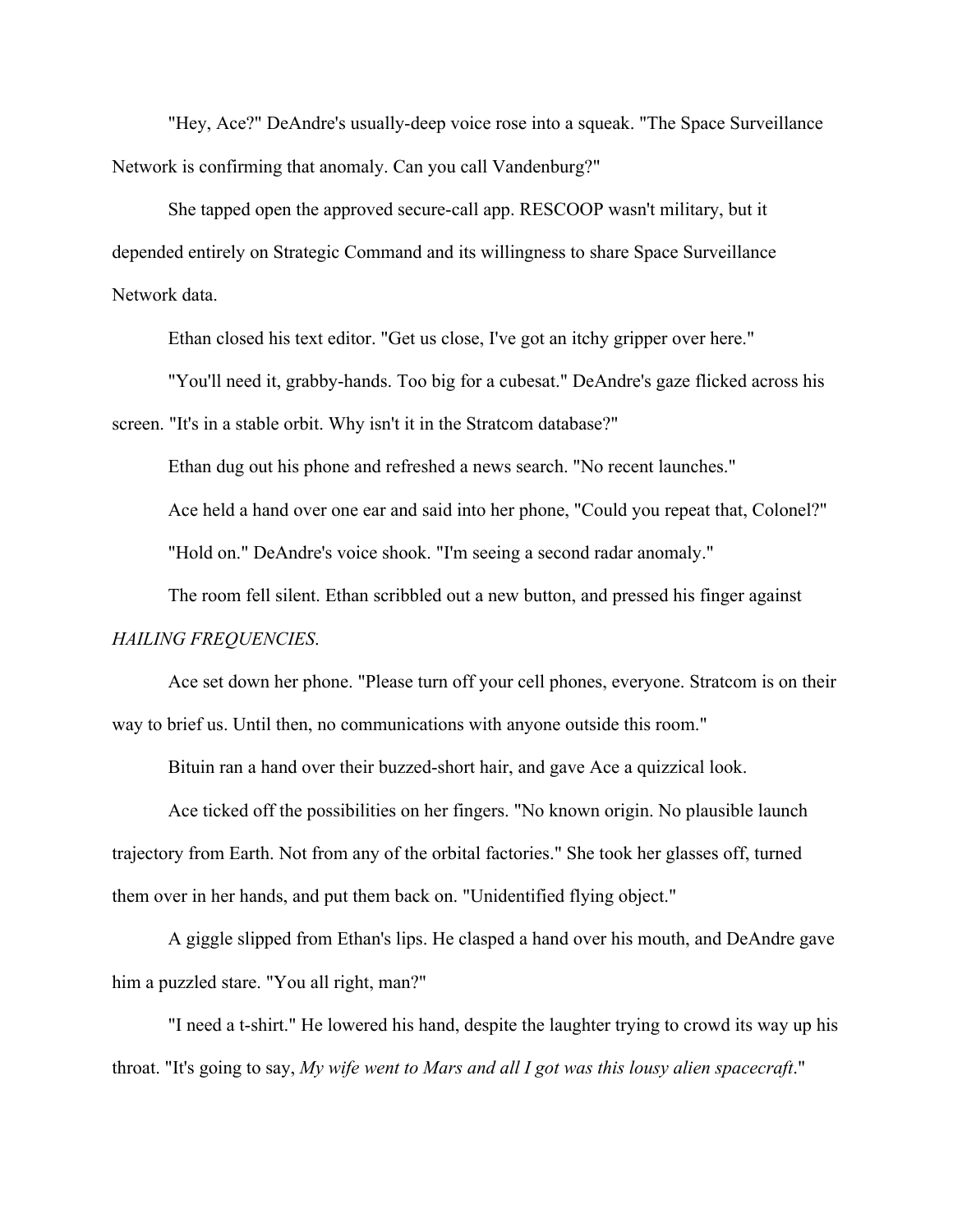If everyone else wanted to freeze up with appalled stares, their loss.

#

Like so many other jobs, running mission control for an orbital spacecraft involved long spans of boredom punctuated by moments of stark terror. They had spent the last hour in orbital maneuvers bringing RESCOOP closer to the anomaly, and its shape was just starting to emerge from pixels as the Strategic Command officers drove down from the heliport.

The four mission controllers crowded around Ethan's desk. For these last few minutes, they would remain the only humans in all of history to see something of alien make. He could've piped the articulation arm's camera to the other computers, but without anyone asking, everyone had drawn close, as if huddling for warmth against the mysteries of a primeval night.

On the video, a pale blur became a silver blob, which became a reflective cone two meters long. Hollow, judging by its open base.

Ethan tapped the screen. "Breakthrough Starshot."

DeAndre squinted at him, then at the cone. "You say that like I should know what it means."

"It was a plan to send cameras to Alpha Centauri, back when I was in high school. They were going to build tiny light sails like this one, and accelerate them with lasers. They thought they could get the sails up to twenty percent of lightspeed." He slid a finger along his lapboard, and the tacglass stayed flat, recognizing his gesture as a drag rather than a button-press. He highlighted the material's impossible thinness, visible at the cone's hollow base. "Not a lot else you can do with a tin-foil cone."

DeAndre scoffed. "That's the most early-century space nerd bullshit I ever heard. No way to adjust course once it's gone anywhere. You can't laser a projectile into another planet's orbit."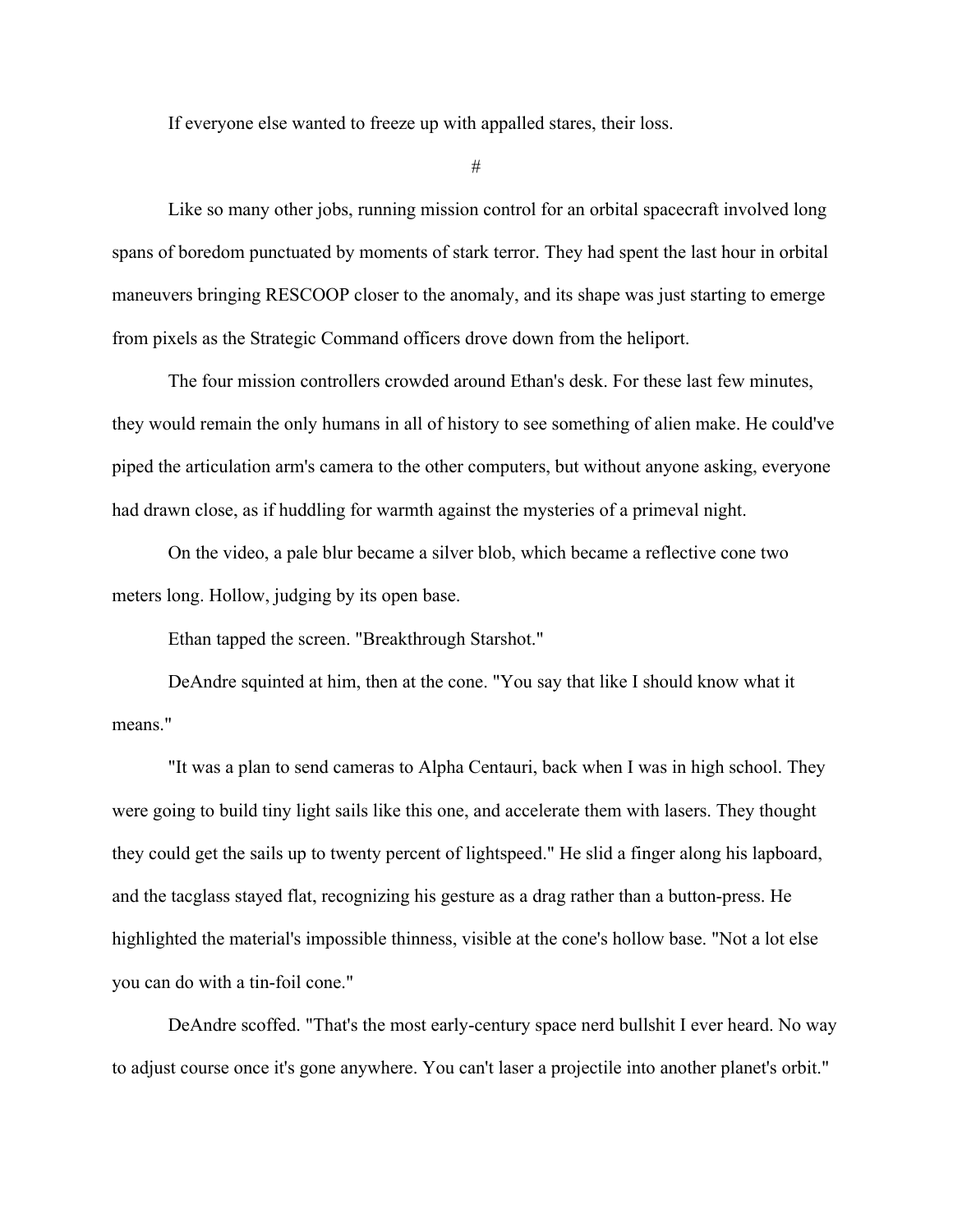"I know, right? These things are way better than Starshot."

Ace released her breath. "Damn good sign, though. Would've been easier to launch these like darts. Someone put a lot of work into *not* slaughtering us all."

"Not picking up any kind of broadcast," DeAndre said. "If they're trying to talk to us --"

A posse of Space Force officers strode in, their service-dress blues like a battering ram. In the lead, a bald man with a general's stars and a payload of orders. Stern and serious words about NASA's relationship with the military, RESCOOP's relationship with Space Force Strategic Command, and their joint mission to steward Earth as arms of the United States Government.

Stratcom needed their expertise. Ace's status in the Space Force Reserves was active, effective immediately. She would follow their orders now; and through her, the RESCOOP mission controllers.

Ethan took refuge in the break room as soon as he could. The cream-colored walls wrapped him in dull comfort, alongside the refrigerator's melancholy hum. With most of the building's employees sent home, he had the room all to himself.

Ace rapped her knuckles against the doorframe. She leaned against the open door, a veneer of relaxation over a compression spring.

"You sure ran off fast," she said.

Ethan glanced at his empty mug, black with a coppery JPL logo. How long had he been holding it? He poured himself a mug of whatever blend had wallowed in the pot all morning.

"Just a little overwhelmed. Crazy day, huh?"

"Get ready for more. This is our chance in the spotlight," she said. "Centcom wants to extend our shift to twenty-four hours. Fewer people need-to-know and all that. Which means the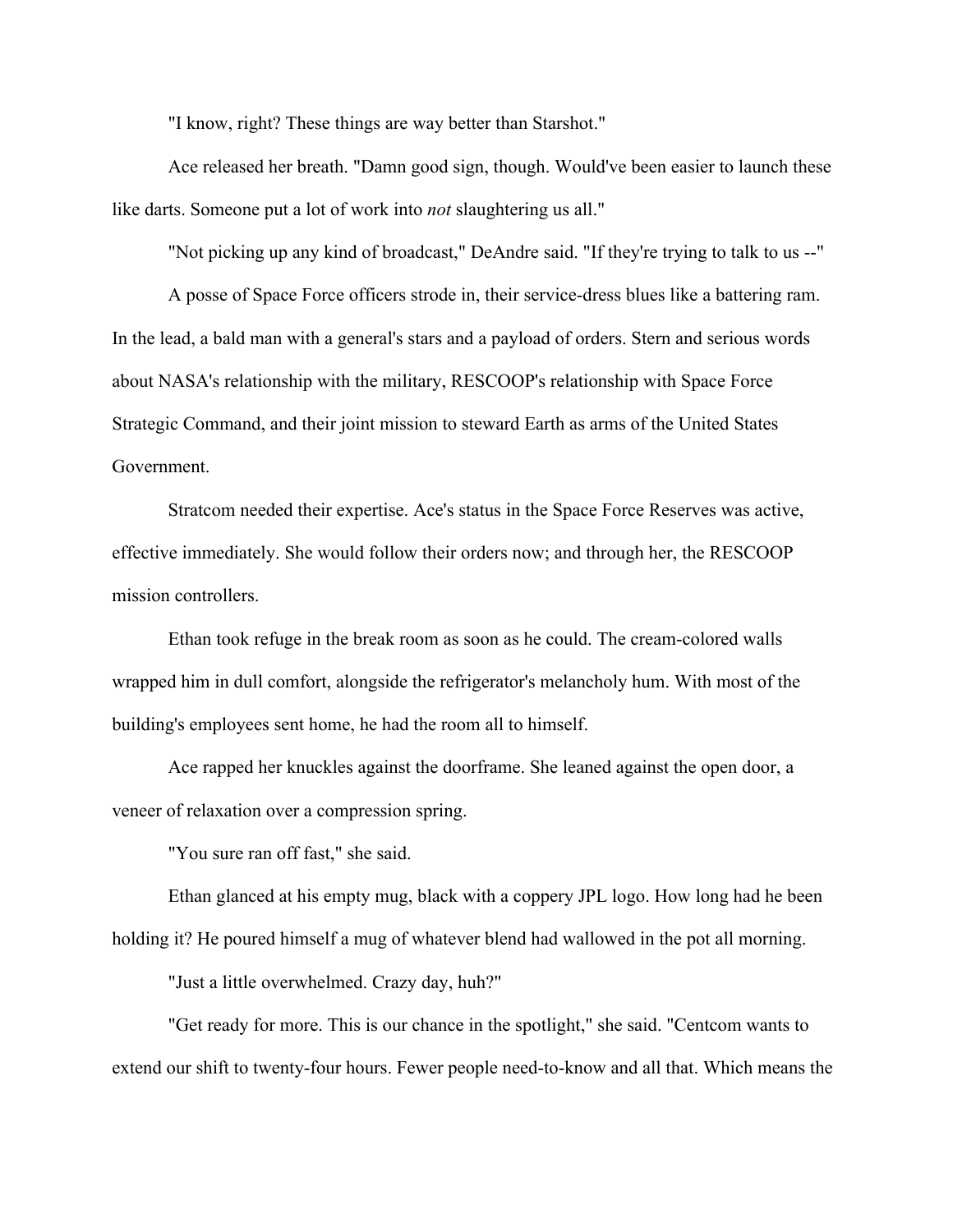aliens are all ours."

"I've had enough spotlight, thanks." He'd enjoyed it, after the Hawai'iloa's launch. So many people who wanted to hear from him. So many people who sounded like they cared.

"Easy for you to say. I'm still trying to build a career here. And that doesn't mean running ops for an uncrewed garbage truck." She poured herself a mug of coffee. "Don't tell me you're happy siloed down here?"

At his workstation, in their windowless control room, he was the sturdy rock of home and the planet's solid ground. An answer too large to fit into words.

"I like uncrewed. Articulation's more fun without humans up there to cramp your robot's style."

Ace growled, low and exasperated. "I worked with Liza once. I was a controller on one of her early missions. She seemed like a total badass. Not the kind of woman to sit and get comfortable with good-enough dead ends."

Ethan sat at the break room table, his back to Ace. A poster above him showed an artist's rendition of one of the Voyager probes, white disk and three long antennae, long since flown beyond the reach of humankind.

He said, "Fuck off, Ace."

She cursed, stifled it. She slid out a chair across from him, metal legs scraping across tile.

"Yeah," she said. "That was shitty of me. Look, you and I don't make a good team. You know that. I know that. But all I'm asking is twenty-four hours. I'll put up with your bullshit if you'll take the work seriously."

"Take the work seriously," he repeated, his tone as weary and burnt as the coffee in his mug. Every morning he'd cleaned up his colleagues' work, and she hadn't noticed. But flying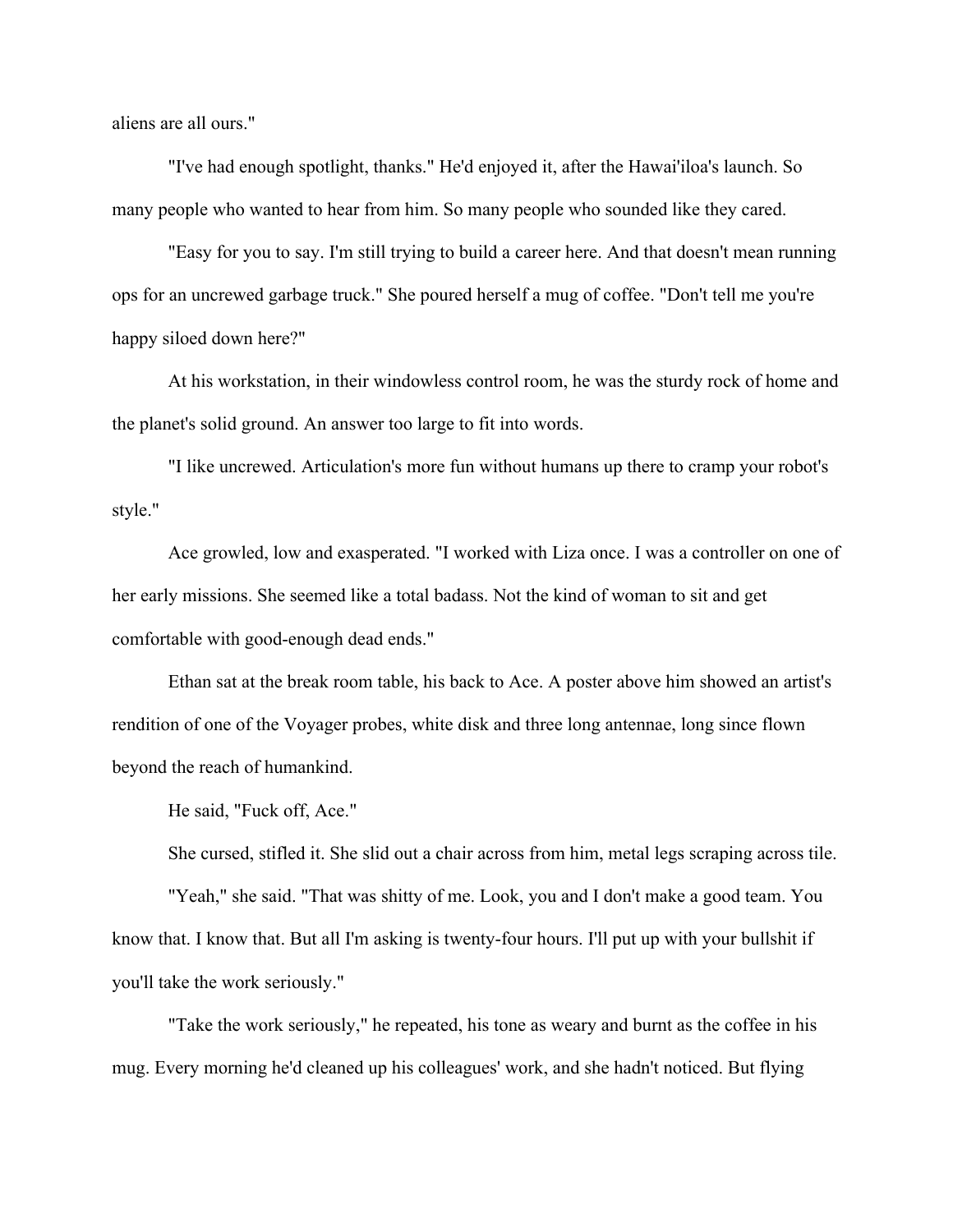under the radar was part of being a team player. If Ace never knew his resentment, maybe he was doing it right.

Trying to explain would only make things worse.

"Aliens, Ethan!" She leaned forward. A spring ready to loose; not at him, but upward.

"Intelligent, tool-using, projectile-launching aliens."

"I really do need that *my wife went to Mars* t-shirt, don't I?"

Ace didn't smile. "The general knows what a screw-up you are. I told him you won't be a liability. Was I wrong?"

Over her head, the Voyager poster stood clean and perfect, too high on the wall for finger-smudges. Out of reach, searching for messages that had long since passed it unseen.

"Liza would've loved this," he said. "But I guess you get me instead."

#

Through Ace's speakerphone, a voice said, "What's our timeline? There are kids in their backyards right now, looking through their telescopes and wondering why you're not following the posted schedule."

Ace said, "Capture commands go from Articulation over to Guidance, Navigation, and Control for cross-check with other sensors. It'll take however long it takes."

"Almost done," Ethan said. "Let's get these tucked away nice and safe. The lost & found never returns my calls up here."

The Stratcom voice said, "Hurry it up. The Space Surveillance Network gives us about twenty hours' lead on the rest of the world. Five down, fifteen to go."

Ace twisted her mouth, and glanced at the military silhouettes outside the door. "Stratcom, that's not -- we need to focus right now. I asked you all to clear the room so we could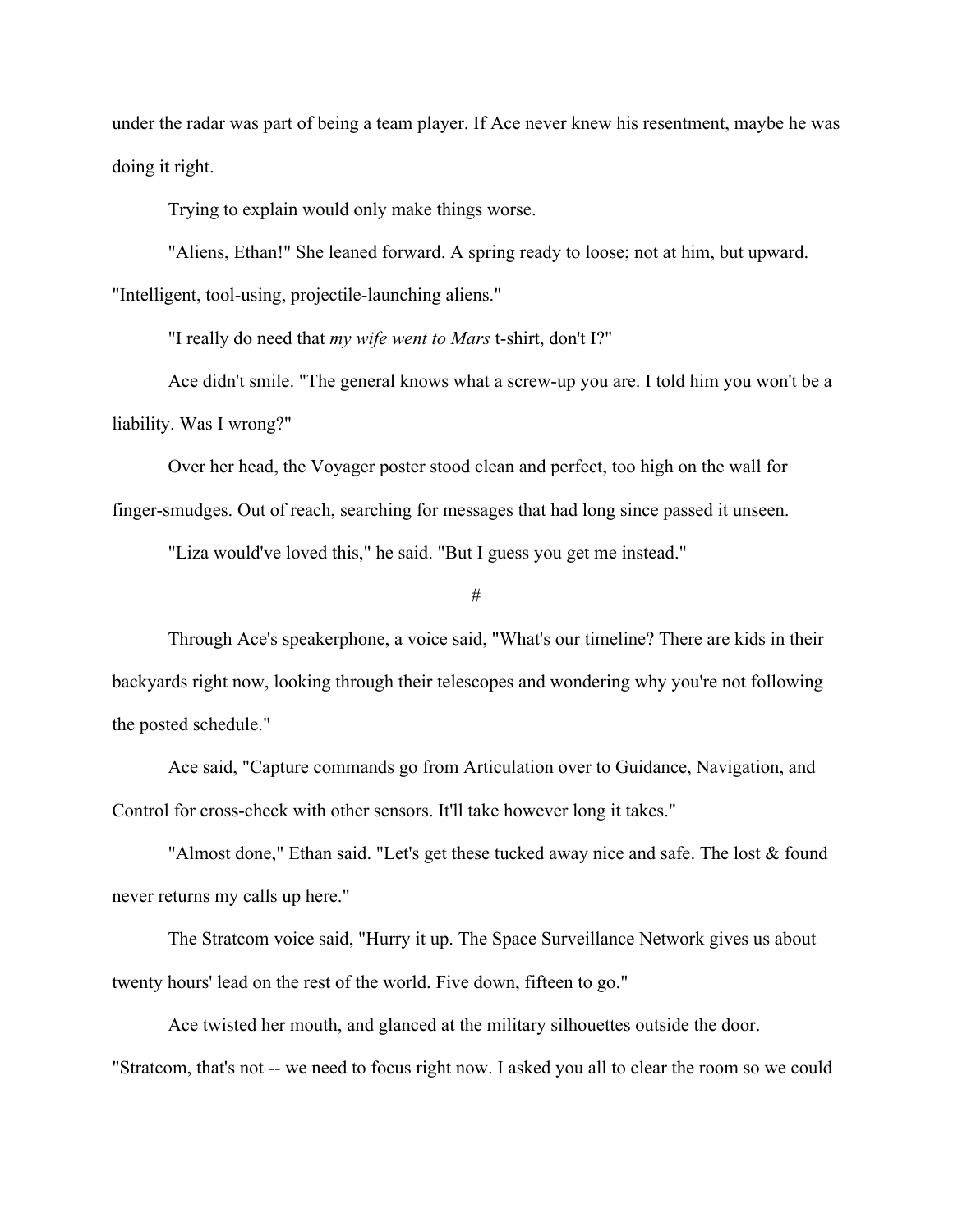work, now I need you to clear the line. If you don't trust me, replace me. Call me if it's an emergency, text if it isn't."

Ethan adjusted the last few parameters in his code. There was no way to know how the light sail might respond to RESCOOP's induction-net grasp. Too aggressive, and he might crush it. Too cautious, and he might bump it without getting a good hold. If he knocked it into a longaxis flip, RESCOOP might never be able to grab it.

Some discoveries need a little risk. You don't get human boots on Mars without sending six souls across eighty million kilometers of irradiated vacuum.

Ethan wrote *ENERGIZE FORCE FIELD* on a Post-It, and added it to the growing yellow-paper control panel along his monitor's edge. He ran his code through the simulator one last time, and submitted it. "Over to you, GNC."

"Let's take a look at your mess." DeAndre grinned, then tapped his hand against his screen with the click of fingertips against tacglass. "Integration is good. Commands built and ready to go."

"Transmitting to spacecraft," Ace said. Text and color flickered in reflection across her glasses. "Confirmed."

Ethan piped his arm-camera view to the other desks. The team held their breaths, as if a single whispered word might bump them from their orbits.

Above the arc of the Earth, RESCOOP's four-jointed titanium arm moved through the variations of its programmed dance. The hand opened, two grip paddles apart and parallel as they crept toward the cone's wide base.

Ethan toggled the view from shoulder camera to wrist. The alien material drew close, its rim so thin he could hardly see it, if not for the half-centimeter nodules studding its rim.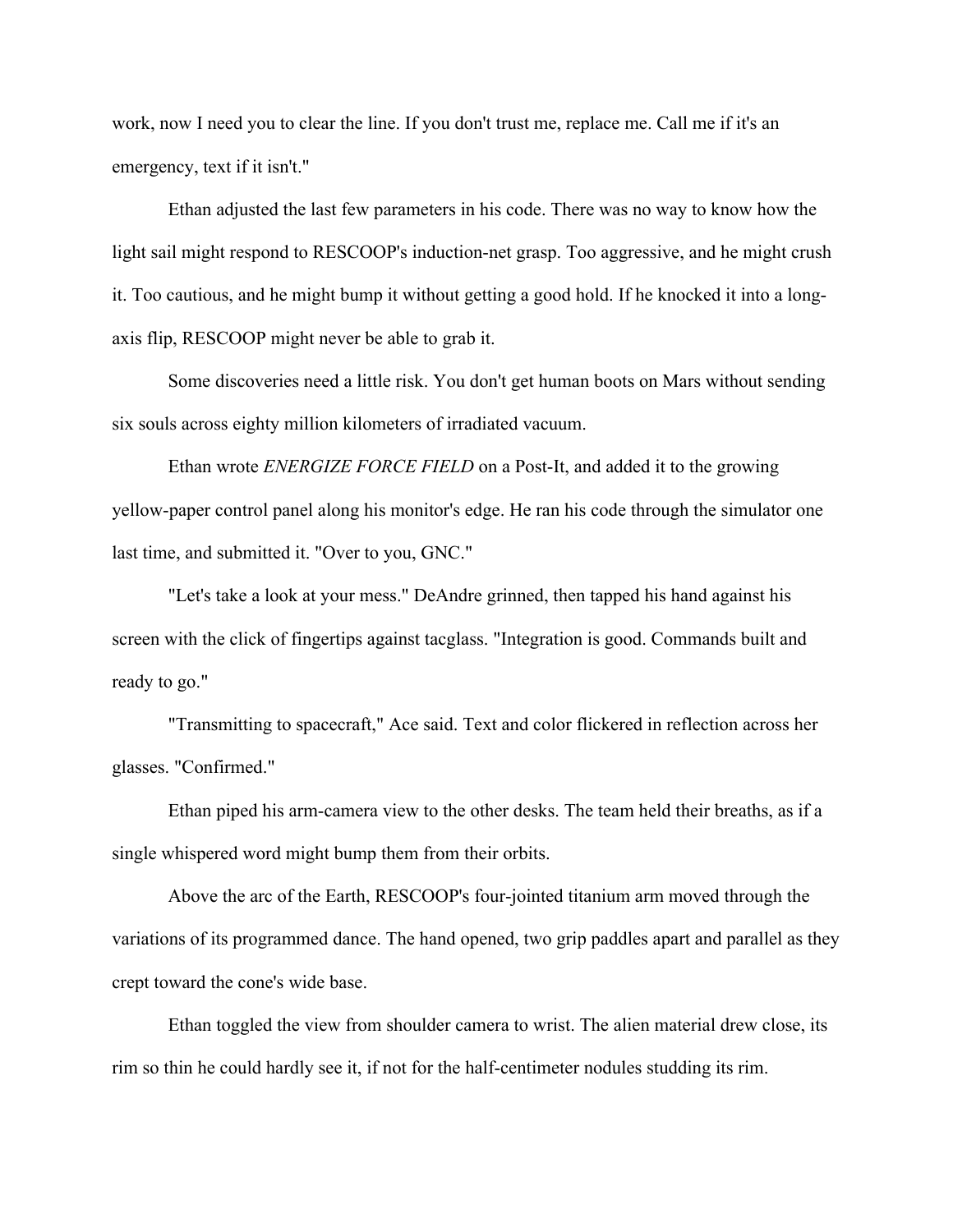Ace's phone beeped. She muttered a curse, and the sound choked into silence.

RESCOOP's paddles slid into place around the alien device, with one safe centimeter of vacuum between it and humanity's tools.

"Induction net engaged," Ace said. "Contact successful."

DeAndre cheered. Bituin pumped their fist. The two spacecraft flew onward, their orbits conjoined, their eternal fall in balance with Earth's curve.

Ace checked her phone. "Stratcom says there's a third anomaly, but it's a ways off. We'll worry about it after number two."

"They keep coming." Ethan fake-whistled. "Who wants to bet they won't stop at three?"

"If more come, we'll see them." Ace's eyes returned to her control screen. "How many can we hold?"

"We have two empty pods, four induction hooks each, so eight's the limit. Assuming their mass is as low as it looks. Which it'd better be, because our delivery system doesn't do heavy." Ethan paused over the code that would tug their prize to a cargo pod. "I hope Stratcom has a plan for getting these to Earth, because I don't."

"No rush." Ace didn't check her phone. "The goal is to play this careful. That means keeping the anomalies up in space, out of view, until we know more."

Ethan knew he shouldn't ask questions. Liza had asked him to be her rock, which meant *not* rocking any boats.

But Liza would've asked.

When he first met her in a cluttered Manhattan Beach tea shop, she'd just left the Space Force. She couldn't follow orders she didn't understand, and she couldn't advance if she asked too many questions. In the long run, switching from military to NASA was the right call. Success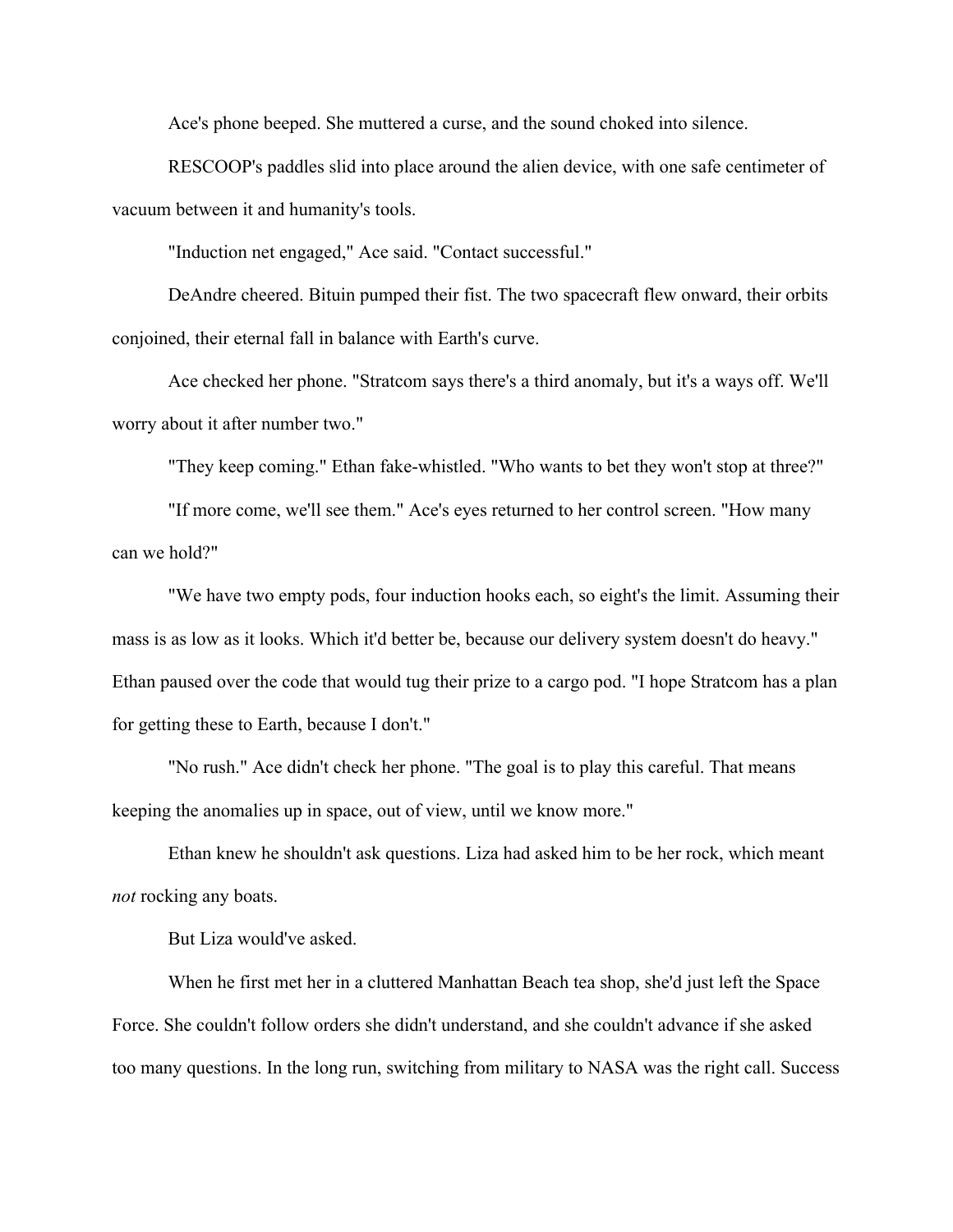in space required more than just pilot-astrobiologists. It also needed people who were willing to challenge uncertainty, and fight it until it became clarity.

He took his hands off his lapboard. "We can't just leave them in space."

DeAndre hissed, "What are you doing?"

Ace stifled a sigh. "Planetary protection, Ethan. Think of it like the Hawai'iloa's decontamination time. No contact until we're sure we can't harm each other. Stratcom knows the anomalies aren't weapons. But they're still alien artifacts, Ethan! We can't rush this."

Decontamination had meant a month with Liza beyond his reach, even before her journey began. Two weeks before launch, two more in orbit. He'd dreaded it all, but the second half landed with a shock of unexpected wonder. They had humanity's greatest spacecraft to explore, side by side via video link.

The hardship began after launch, when the distance grew. Lightspeed delays lengthened, and real-time communication became impossible. Even that, he learned to bear. One-way video messages became normal, the rhythm of a long-distance marriage.

But he could no more adapt to total silence than he could adapt to a knife in the stomach.

Ace said, "Articulation? We're waiting on those mass tests. Take the work seriously, remember?"

DeAndre glared at him. Bituin stared at their lap.

Ethan rubbed a knuckle against his eye. He'd made his promises, and he had no choice. He needed to protect the sturdy rock of home for Liza's return.

"Confirmed, Ace." He plucked the *FORCE FIELD* note from his screen and crumpled it in his hand.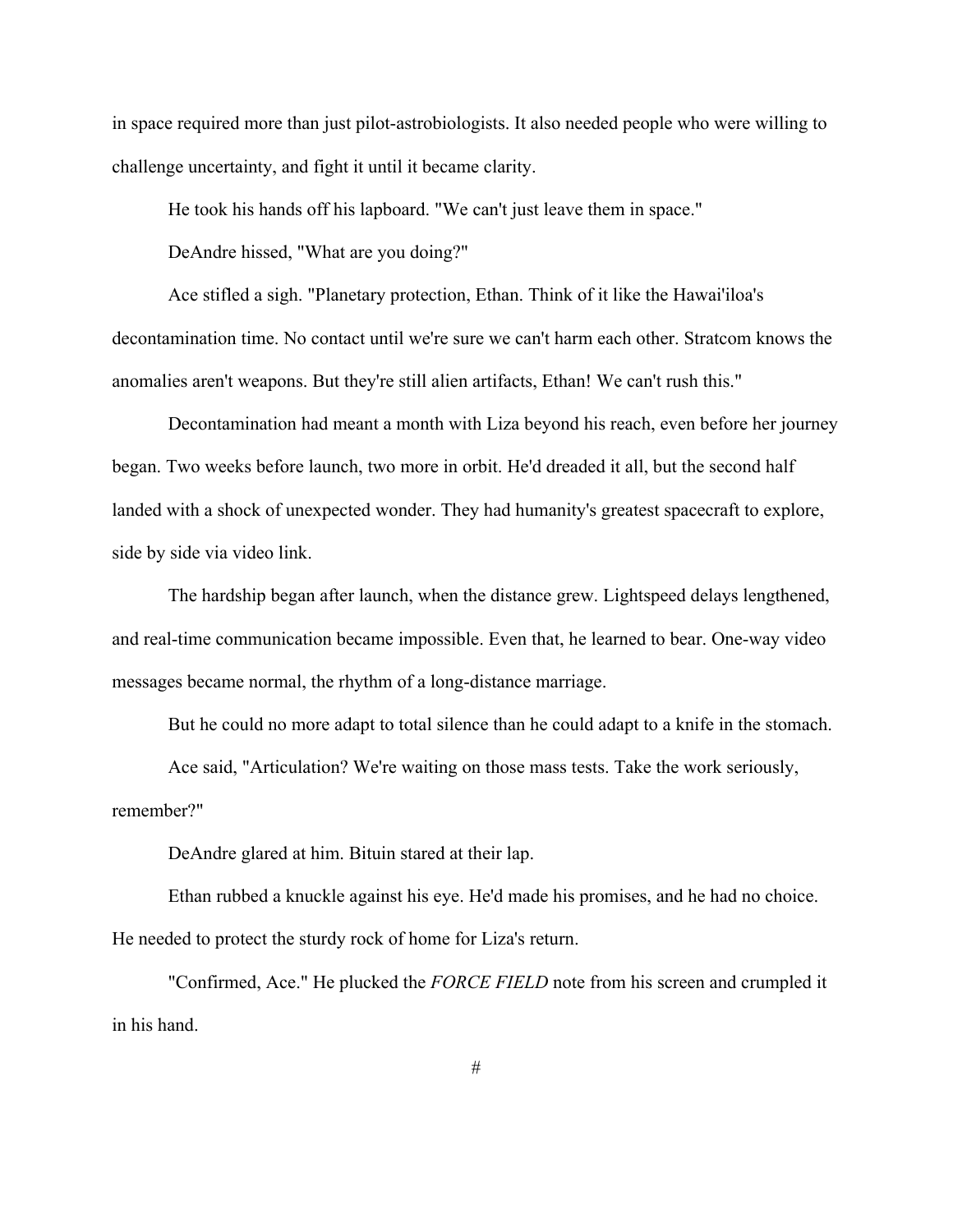In the hours of tedium after the third anomaly, Ethan jogged up and down the building's dreary concrete stairs. No amount of exhaustion would let him nap. He ate whatever food the Space Force guards brought in, tried to fiddle around with his phone. His eyes wouldn't focus on text, and Stratcom had the internet jammed.

There was only one thing left to do.

He settled into the back of the break room, stood his phone on the table, and looked into its video camera. He knew better than to try on a smile.

"I shouldn't be telling you this, babe. But this won't send until I'm allowed to tell you, so I guess I can tell you." A single weak 'hah' flopped from his mouth like a laugh reheated in the microwave. "Sorry. I'm a little tired. Twenty-two hour shift and still going."

He rubbed his palms against his eyes. Afterward, the view on his screen was unchanged, an unshaven face searching for meaning in the camera lens.

"Looks like I found extraterrestrial life before you did. No joke. Someone out there in the galaxy made a Breakthrough Starshot, and we've picked up the first three with RESCOOP. It feels unreal. I mean, not just for the obvious reasons." He gestured at an empty wall, out of frame. "Why am I the one to find alien life, while you and your ship float dead--"

The word caught in his throat. He darted his hand toward the pause button. He hit the phone too fast, and it spun off the tabletop and clattered onto the floor. Face up. Still recording.

Ethan tensed his eyes until the sting faded, and then cradled the phone in his hands. "Sorry. If you're watching this, you're still alive. Obviously. And now you have to watch me melt down." He swallowed.

"I know I'm no good at putting this stuff into words. But I'm not going to stop trying, baby. You get this whole video, messy as it is." He brushed his thumb beneath the camera lens,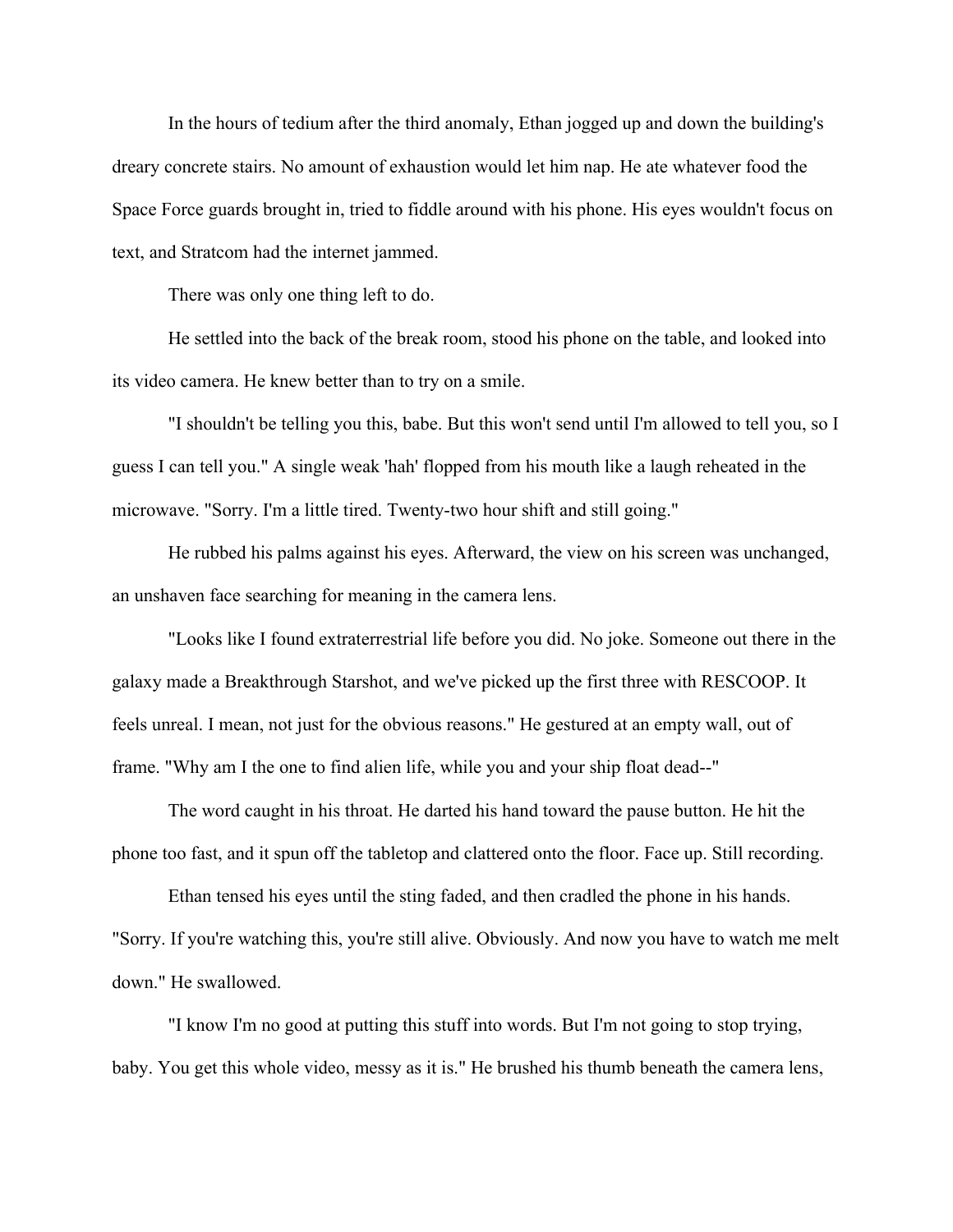his fingertip a blur that came so very close to contact.

Footsteps pounded in the hall outside. He said, "Sorry babe, someone's coming. Love you."

Ace slammed the door open. "We need you on desk, now. The anomalies are moving." "Moving? How?"

"You tell me," she said curtly. "They're doing it in your cargo pod."

#

Ethan tapped a sharpie against a blank Post-It as he waited for DeAndre to pass his code to Ace for transmission. He piped his arm-camera view to the rest of the team, awaiting the moment when it would show something closer than the stars, out-of-focus and untouchable.

Integration, transmission, confirmation. Stars slid across the video until RESCOOP brought itself into frame. Solar panels, then fuselage, then the two white orbs of cargo pods.

Nothing looked amiss, but Bituin tightened their lips. "Pod #1. Vibration sensors still active."

The most words Ethan had ever heard from them, and he was too damned busy to joke about it.

He centered RESCOOP's wrist camera on the cargo pod, and adjusted the focus until he could read the stamped logo of Blue Orbit's orbital factory on white ceramic. An indicator light blinked green on Ethan's screen. The pod petaled open, baring the thin striations of layered insulation and the contents within.

A web of milky fibers linked the three anomalies together as they hung side-by-side beneath their induction hooks.

"Huh," Ace said. A smile snapped across her face like a spring released from its load. She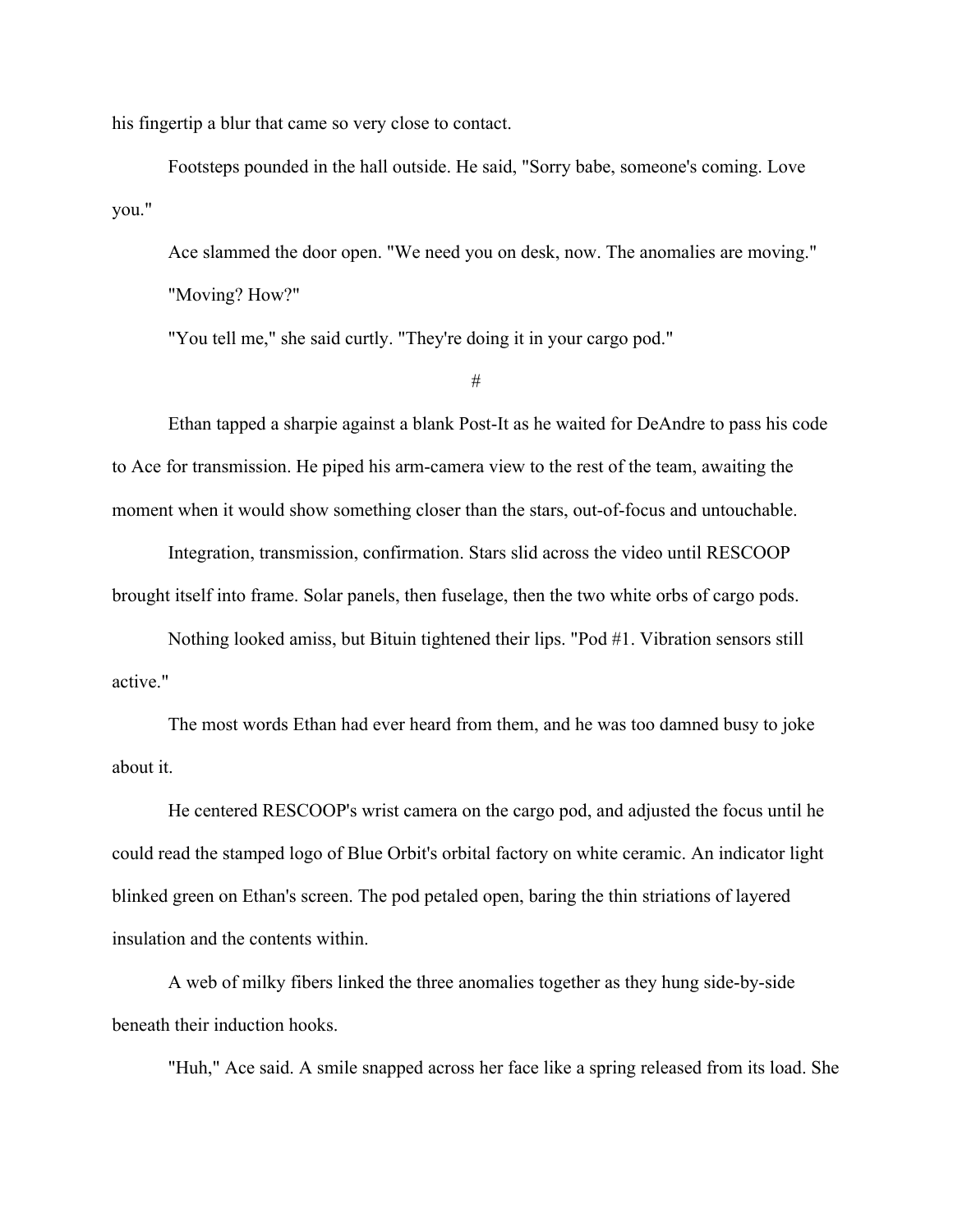tapped a message into her phone.

Nothing seemed to move on the camera, but Bituin's instruments showed ongoing vibrations in the cargo area. Ethan took a snapshot and placed it next to the video feed.

Ethan overlaid the video and the still, then swapped back and forth. The web seemed denser in the live image.

His mouth went dry. "Pretty sure that wasn't part of the Breakthrough Starshot plans."

Ethan squinted at the pattern in the growing lace. Eight concentric loops, not quite round. A heavy knot at the center, a smaller knot on the third loop. A sketch of Earth's place in the solar system. The one pattern the aliens might expect them to recognize.

Or a construct of his sleep-deprived and lonely imagination.

The human mind craved patterns so fiercely it heard messages where none existed. It drew rabbits on the moon and faces on Martian mountains. He needed a second opinion. The trick would be cuing someone else without telling them what to look for.

Ethan's mouth said, "If the aliens came this far to tell us the good word about space spiders, I am slamming the door on them."

A good line, perfect delivery. Even better than the t-shirt line. But he'd meant to say so much more.

Ace slammed her knuckles onto the desk. "Damn it, Ethan! It's not funny!"

DeAndre said, "Ace, slow down. We have to--"

"You're damn right we have to!" She stood and yanked one of the Post-Its off the top of his screen. "Ethan. You cover with bullshit when there's something you don't want to say. Out with it."

Her phone buzzed. It vibrated atop the desk, again and again, waiting for an answer.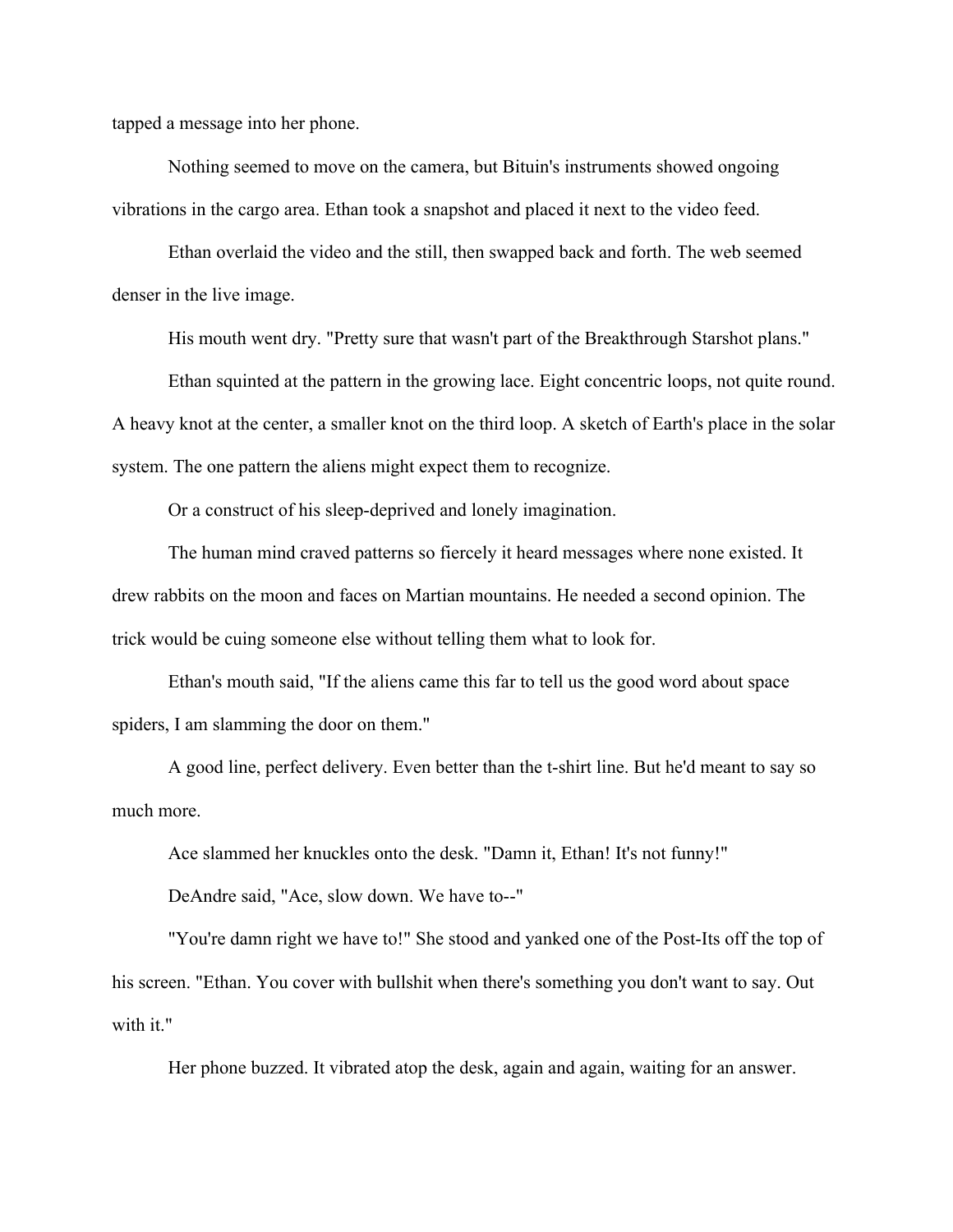Ethan rubbed his palms against his slacks. "Okay. Okay? I just, I need a minute."

Ace narrowed her eyes, snatched up her phone, and stepped away from the table to hear the word of Stratcom.

"Ethan, you--" DeAndre's expression softened, its mocking armor folded away. "You all right?"

*Righter than a prograde orbit*, he almost said. But DeAndre watched him not with pity, but with long-suffering hope, like a father ever watchful for his prodigal son.

"Not so great, honestly. All this makes it hard to think about anything other than Liza." He swallowed. "I'll survive. But thanks for checking in. I mean it."

Ace pocketed her phone. "Orders are in. We don't know what the anomalies are doing, we have to stop them. Deliver the pod with a dead parachute, burn it all up in re-entry." She let out her breath, a hand against her temple. "Shit."

Ethan's throat closed, as sudden and deep as mourning. The aliens would never know what happened. Their radio telescopes silent, hunting the skies in vain.

Bituin said, "I, ah. This isn't right. They haven't hurt us."

"Hold on." DeAndre's eyes flicked between windows on his screen. "Anyone else see rings? They look like the solar system. Check Mercury's eccentricity, that can't be coincidence."

Ace shook her head, eyes slipping away from her screen. "I believe you. I know. But planetary protection, we're supposed to --" She took off her glasses and turned them over in her hands. "We have our orders."

"We can refuse." DeAndre glanced at the door, and the silhouette of a guard outside. "We can push back. Say something."

"Not if we ever want to work in astronautics again. And that's best-case." She flung her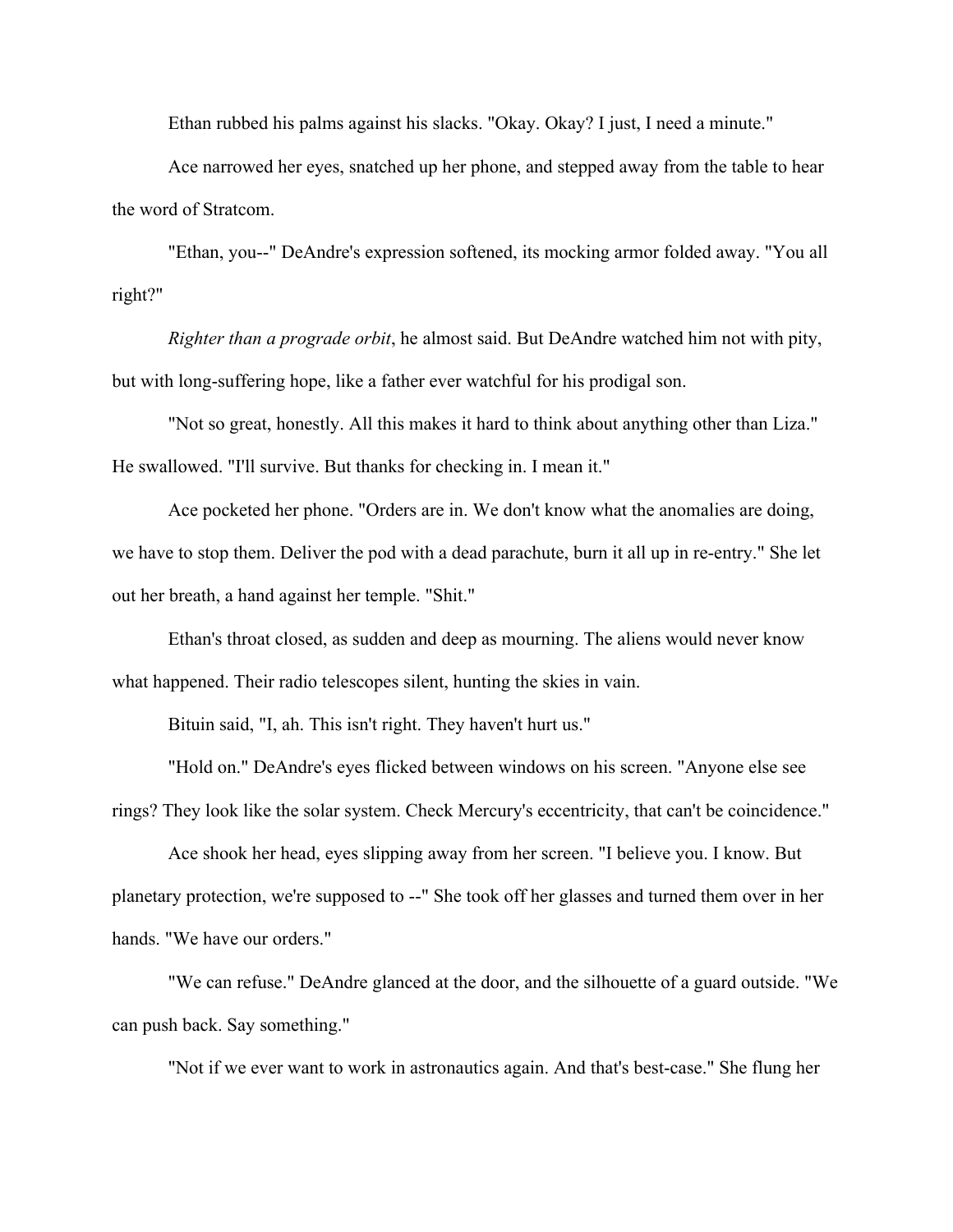glasses at her screen. They clattered to the floor, out of view.

"Working on it," Ethan heard himself say. He opened the cargo-pod delivery code. He deleted the subroutine that would trigger the parachutes, and then both of the failsafes.

His fingers slipped on the tacglass. Bituin sat with eyes shut, hands clenched on their lap. DeAndre growled at his screen in wordless hate.

Ace said, "There'll be more light sails. This won't be the end." She wilted into her chair as if she hadn't even reassured herself.

She looked as miserable as Ethan felt.

"Fine," DeAndre spat. "But let me just say for the record, screw this." His fingers slid across tacglass, slow and resentful, assembling the pieces of destruction.

*This won't be the end*, Ace had said. Had guessed. Had hoped. After Ethan's shift, the rest of the world would know. Stratcom might never again let the sails huddle together for warmth. Any of a dozen countries might start lobbing missiles, thinking they might save the Earth.

Who knew how long the aliens might need to wait, before a voice replied from across the void?

Liza would do something brilliant here. But whatever she might choose, Ethan had no idea.

All he had was his team. Even Ace, who had tried so hard to tell him how he could be the sturdy rock of her launch.

He swapped one number in his code, directing his updates to the wrong pod.

"Bituin, how are those vibration sensors looking?" Ethan watched the kid's face to make sure they'd understood.

"Looking... Fine?" They furrowed their brow, then startled. They dragged a slider down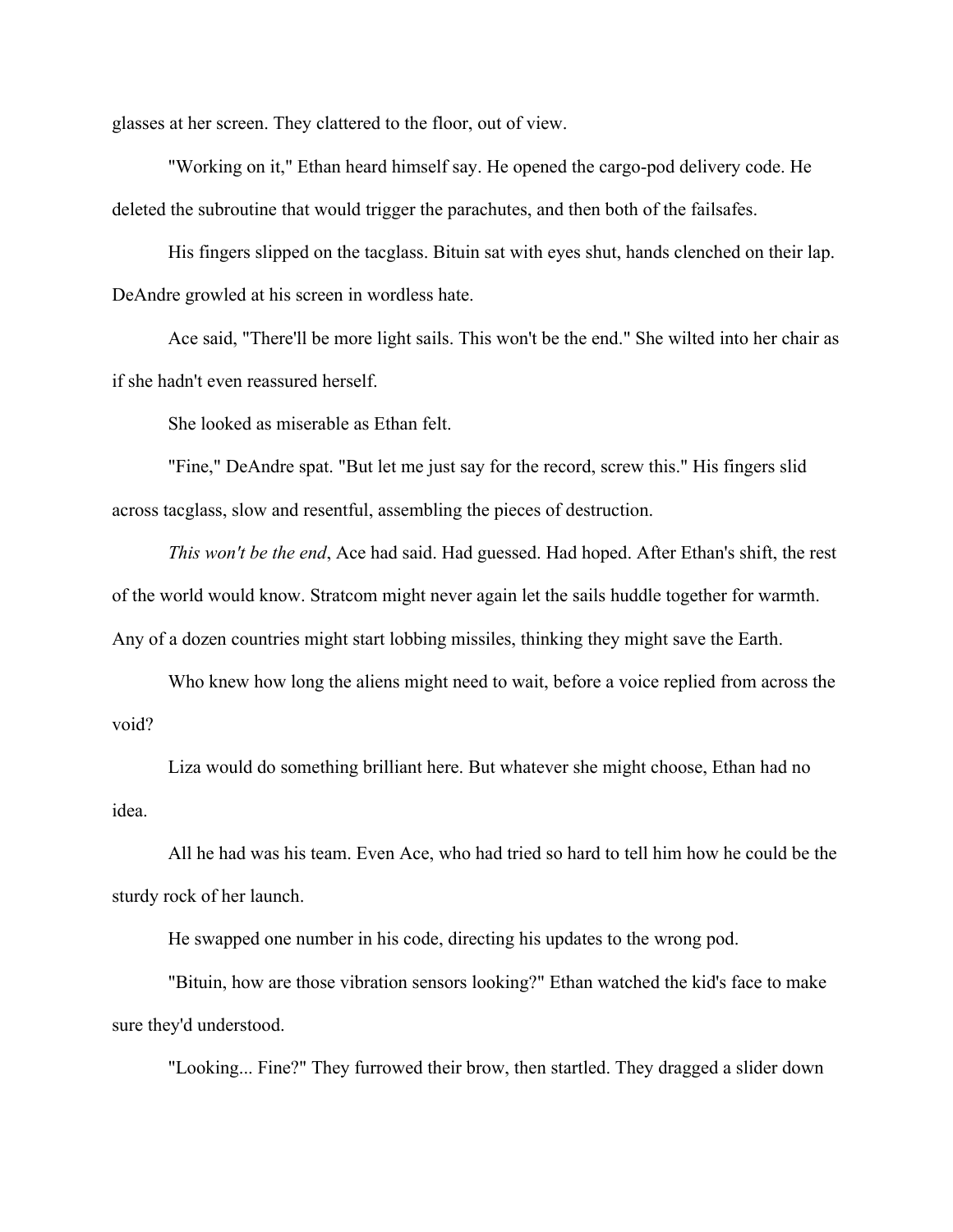their screen and bit their lip. "Fine."

Ethan overrode the manipulator-arm's failsafes, and ensured the spacecraft and its cargo would remain forever joined. The system was robust against errors, not sabotage. He'd always hoped the second-shift Articulation controller cleaned up his mistakes every day, just as Ethan had for the third-shift person. The next controller at this desk would find the arm irretrievably stuck, its gripper paddles jammed in the cargo drop mechanism.

He tapped his sticky-note button for *TRACTOR BEAM: REVERSE POLARITY*. "Over to you, GNC."

DeAndre frowned at his screen, and pressed firmly against the tacglass's corner. On any desk, that gesture would show recent activity. Even with the vibration sensors off, their history would tell DeAndre which pod would drop.

Ethan could only hope DeAndre understood all the things he couldn't say.

"Integration is good." DeAndre met his eyes. "Commands built and ready to go."

Ace said, "Transmitting to spacecraft."

The manipulator arm drew back until its camera could see only the curvature of Earth, bright clouds blotting out whatever stars might lie above.

A cargo pod launched from RESCOOP's side. A sacrifice, falling through space, while his spacecraft clutched another pod against its heart.

Ace said, "That's it. Unless another anomaly drops right on our head, our shift's over." She tipped her head back and stared at the ceiling, or something far beyond.

Numbers blurred on Ethan's screen. Whatever price would come, he'd chosen it. His team had chosen it. Ace might never thank him, but she alone would keep flying.

He blinked his eyes clear. "Thanks for everything, folks. It's been an honor."